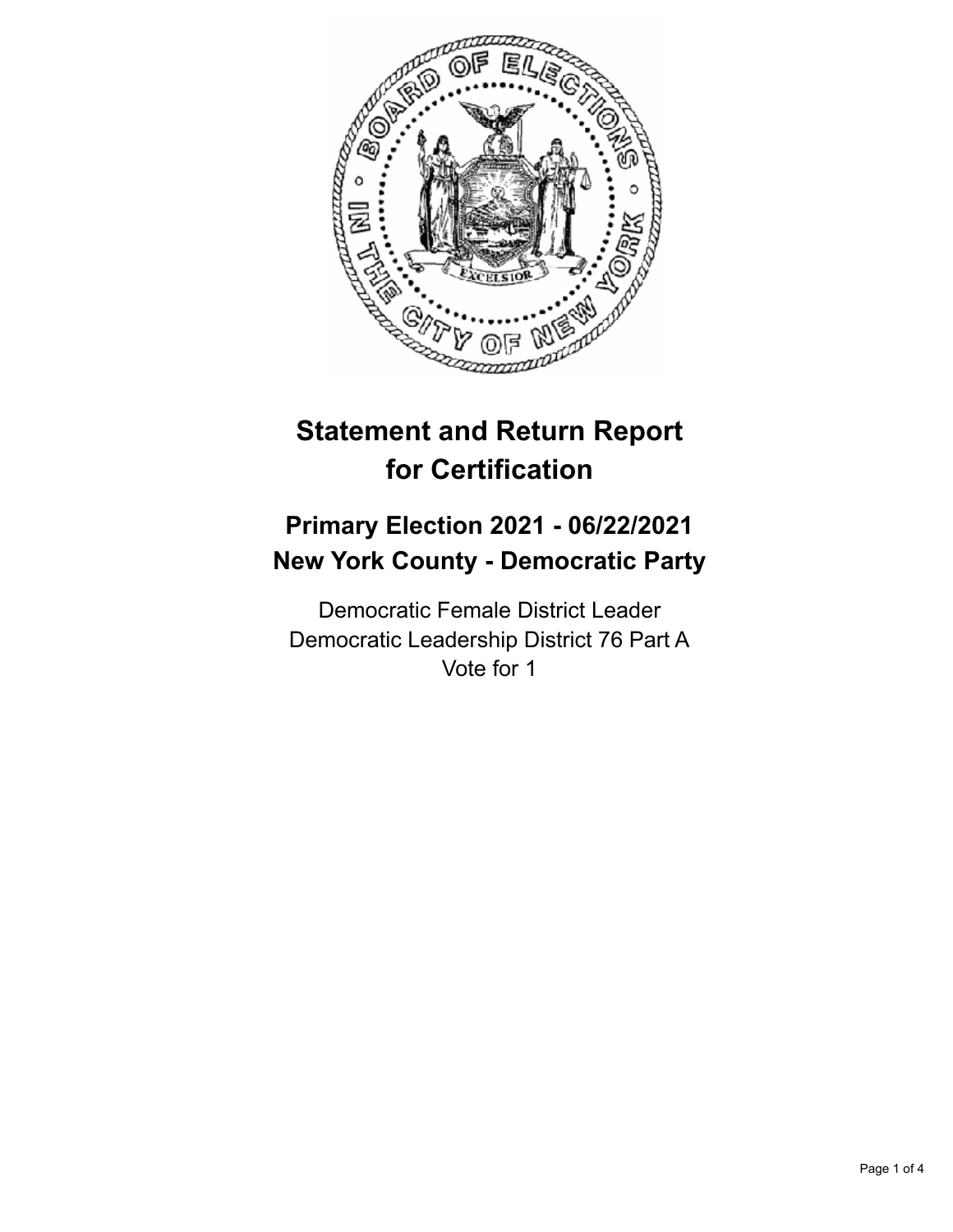

#### **Assembly District 76**

| <b>PUBLIC COUNTER</b>                                    | 8,844        |
|----------------------------------------------------------|--------------|
| <b>MANUALLY COUNTED EMERGENCY</b>                        | 0            |
| <b>ABSENTEE / MILITARY</b>                               | 1,878        |
| <b>AFFIDAVIT</b>                                         | 64           |
| <b>Total Ballots</b>                                     | 10,786       |
| Less - Inapplicable Federal/Special Presidential Ballots | 0            |
| <b>Total Applicable Ballots</b>                          | 10,786       |
| REBECCA S. WEINTRAUB                                     | 5,071        |
| ESTHER YANG                                              | 3,786        |
| ARYA TARA (WRITE-IN)                                     | 1            |
| BETHANIE FLOOFINGTON-SMYONE (WRITE-IN)                   | 1            |
| CAROLINE PACKMAN (WRITE-IN)                              | 2            |
| CLAIRE SMITH (WRITE-IN)                                  | 1            |
| COREY GRANT (WRITE-IN)                                   | 1            |
| DIONTE S. NOBLE (WRITE-IN)                               | 1            |
| DORIS MARTINEZ (WRITE-IN)                                | 1            |
| ENEAQUA LEWIS (WRITE-IN)                                 | 1            |
| <b>JUDITH SHEINDLIN (WRITE-IN)</b>                       | 1            |
| JULIE MERLIN (WRITE-IN)                                  | 1            |
| KIERAN DAVIS (WRITE-IN)                                  | 1            |
| LISA MURKCLISKI (WRITE-IN)                               | 1            |
| OCTAVIO CHAN (WRITE-IN)                                  | 1            |
| PATRICK ASDURIAN (WRITE-IN)                              | 1            |
| ROGER ZIEGLER (WRITE-IN)                                 | 1            |
| STACEY RICHMAN (WRITE-IN)                                | 1            |
| TAHANIE ABOUSHI (WRITE-IN)                               | 1            |
| TODD STEIN (WRITE-IN)                                    | 1            |
| TRICIA SHIMAMURA (WRITE-IN)                              | $\mathbf{1}$ |
| UNATTRIBUTABLE WRITE-IN (WRITE-IN)                       | 13           |
| VALERIE MASON (WRITE-IN)                                 | 2            |
| <b>Total Votes</b>                                       | 8,892        |
| Unrecorded                                               | 1,894        |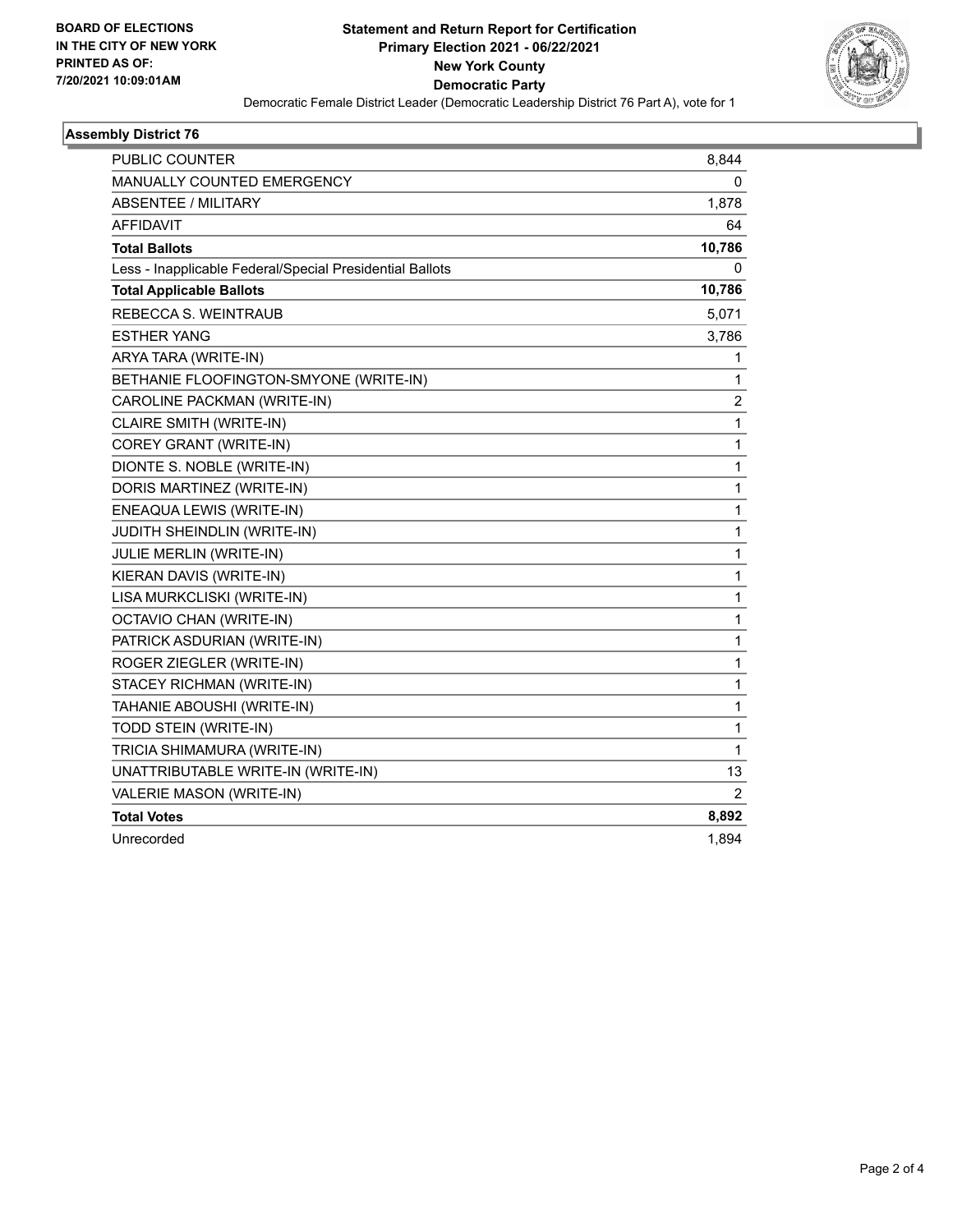

#### **Total for Democratic Female District Leader (Democratic Leadership District 76 Part A) - New York County**

| <b>PUBLIC COUNTER</b>                                    | 8,844          |
|----------------------------------------------------------|----------------|
| MANUALLY COUNTED EMERGENCY                               | 0              |
| <b>ABSENTEE / MILITARY</b>                               | 1,878          |
| <b>AFFIDAVIT</b>                                         | 64             |
| <b>Total Ballots</b>                                     | 10,786         |
| Less - Inapplicable Federal/Special Presidential Ballots | 0              |
| <b>Total Applicable Ballots</b>                          | 10,786         |
| REBECCA S. WEINTRAUB                                     | 5,071          |
| <b>ESTHER YANG</b>                                       | 3,786          |
| ARYA TARA (WRITE-IN)                                     | 1              |
| BETHANIE FLOOFINGTON-SMYONE (WRITE-IN)                   | 1              |
| CAROLINE PACKMAN (WRITE-IN)                              | $\overline{c}$ |
| CLAIRE SMITH (WRITE-IN)                                  | 1              |
| COREY GRANT (WRITE-IN)                                   | $\mathbf 1$    |
| DIONTE S. NOBLE (WRITE-IN)                               | 1              |
| DORIS MARTINEZ (WRITE-IN)                                | 1              |
| ENEAQUA LEWIS (WRITE-IN)                                 | $\mathbf{1}$   |
| <b>JUDITH SHEINDLIN (WRITE-IN)</b>                       | $\mathbf{1}$   |
| JULIE MERLIN (WRITE-IN)                                  | 1              |
| KIERAN DAVIS (WRITE-IN)                                  | $\mathbf 1$    |
| LISA MURKCLISKI (WRITE-IN)                               | $\mathbf 1$    |
| OCTAVIO CHAN (WRITE-IN)                                  | 1              |
| PATRICK ASDURIAN (WRITE-IN)                              | $\mathbf{1}$   |
| ROGER ZIEGLER (WRITE-IN)                                 | 1              |
| STACEY RICHMAN (WRITE-IN)                                | $\mathbf{1}$   |
| TAHANIE ABOUSHI (WRITE-IN)                               | $\mathbf 1$    |
| TODD STEIN (WRITE-IN)                                    | 1              |
| TRICIA SHIMAMURA (WRITE-IN)                              | $\mathbf{1}$   |
| UNATTRIBUTABLE WRITE-IN (WRITE-IN)                       | 13             |
| VALERIE MASON (WRITE-IN)                                 | 2              |
| <b>Total Votes</b>                                       | 8,892          |
| Unrecorded                                               | 1,894          |